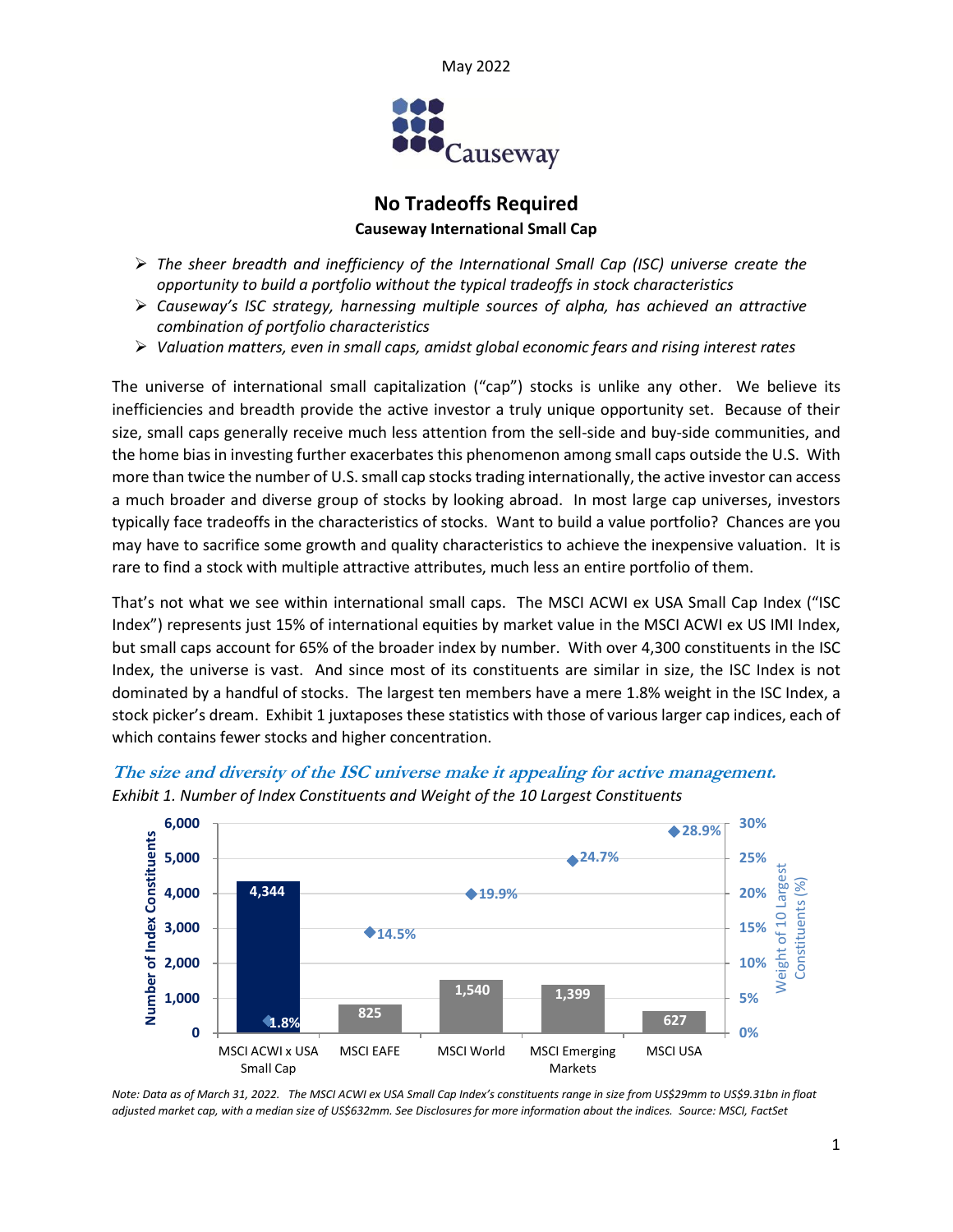Not only is the ISC Index far less concentrated than various other indices, but the individual constituents are much more differentiated. One gauge of differentiation is the mean pairwise correlation, the average correlation between all pairs of stocks in an index. Exhibit 2 shows the mean pairwise correlation for the ISC Index over time and compares those values to larger cap indices. The ISC Index has consistently offered the lowest mean pairwise correlation, which tells us that returns on individual index constituents tend to be driven by unique sources. The low correlation is a product of the highly idiosyncratic nature of small cap returns, a feature particularly important now as macroeconomic headlines have come to dominate moves in large cap indices. Additionally, the lower the correlation among constituent stocks, the more total portfolio volatility can be lowered by combining the stocks.

## **The mean pairwise correlation within the ISC Index has generally been lower than most other indices, indicating more differentiation between individual stocks.** *Exhibit 2. Trailing 3-Year Mean Pairwise Correlation*



*Note: Mean pairwise correlation (average correlation among every pair of index constituents) using weekly USD returns on a trailing 156-week basis through March 31, 2022. See Disclosures for more information about the indices. Source: MSCI, Causeway Analytics*

Seeking to exploit the pricing inefficiencies of such a dynamic universe in a risk-conscious manner, the Causeway ISC strategy uses a quantitative approach for stock selection and portfolio construction. We examine the small cap universe along four major bottom-up factor dimensions to gauge return potential. In our view, the ideal candidate will exhibit relatively cheap valuations, accelerating earnings growth prospects, positive technical indicators, and superior competitive strength. We also consider various topdown factors to determine the relative attractiveness of countries. We believe a quantitative approach not only allows for a diversification of alpha sources, but also facilitates rigorous risk management. We use a proprietary risk model to examine each stock's exposure to over one hundred risk factors. Then we form an optimized portfolio with the highest expected return per unit of risk.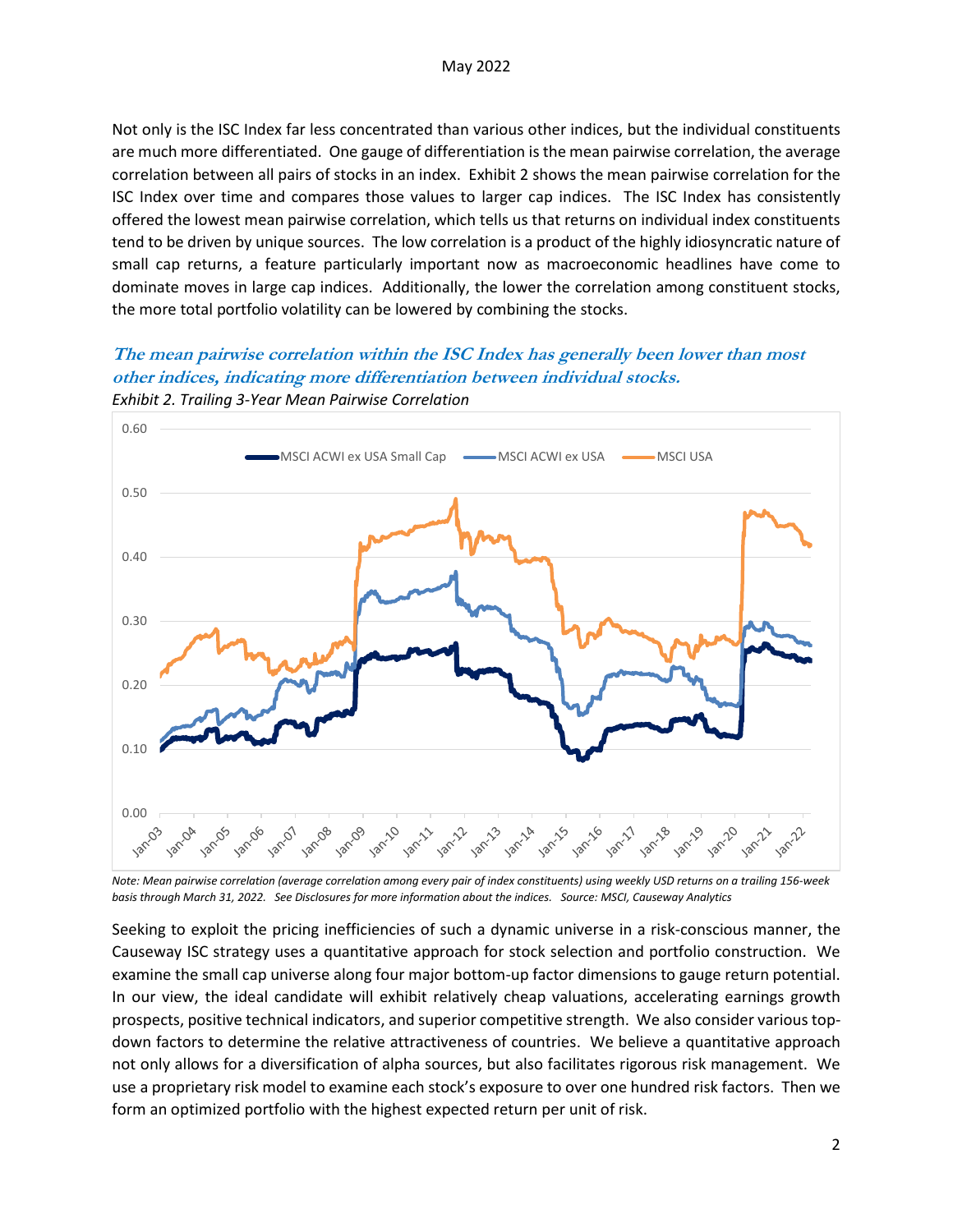The breadth of the universe means we frequently find stocks that, in our view, contain all the prized characteristics of winning stocks. Exhibit 3 displays the characteristics of Causeway's ISC portfolio relative to the ISC Index as well as the Value/Growth variants of that Index. Our portfolio exhibits value metrics superior to the value variant of the ISC Index and growth metrics superior to the growth variant of the ISC Index, all while delivering better quality, sentiment, and momentum characteristics. This wide variety of attractive portfolio statistics would be difficult, if not impossible, to achieve in other universes.



**The Causeway ISC strategy exhibits compelling characteristics on many different metrics.** 

*Note: All data as of March 31, 2022. Portfolio characteristics are derived from a representative account in the ISC strategy. See Disclosures for definitions. Source: FactSet, MSCI, Causeway Analytics*

Growth is often a critical component in successful small cap stock investing. Nothing pleases us more than to see our portfolio companies increase their market value and eventually "graduate" to larger cap indices. But in a universe with far fewer tradeoffs, why ignore valuation? High valuation is always a risk, and that risk is elevated in the current market environment. With interest rates on the rise, one cannot afford to wait around years for positive cash flows. In the ISC universe, the difference in valuation multiples between the cheapest and most expensive quintiles is typically higher than in certain other larger cap indices. Exhibit 4 compares the valuation dispersion (the ratio of the median multiple in the most expensive quintile to the median multiple in the cheapest quintile) on both a price-to-book-value and price-to-forward-earnings basis. On both measures, the ISC Index has exhibited the highest dispersion in valuation ratios. We believe that the more extreme the dispersion, the greater the opportunities for active management to exploit pricing inefficiencies.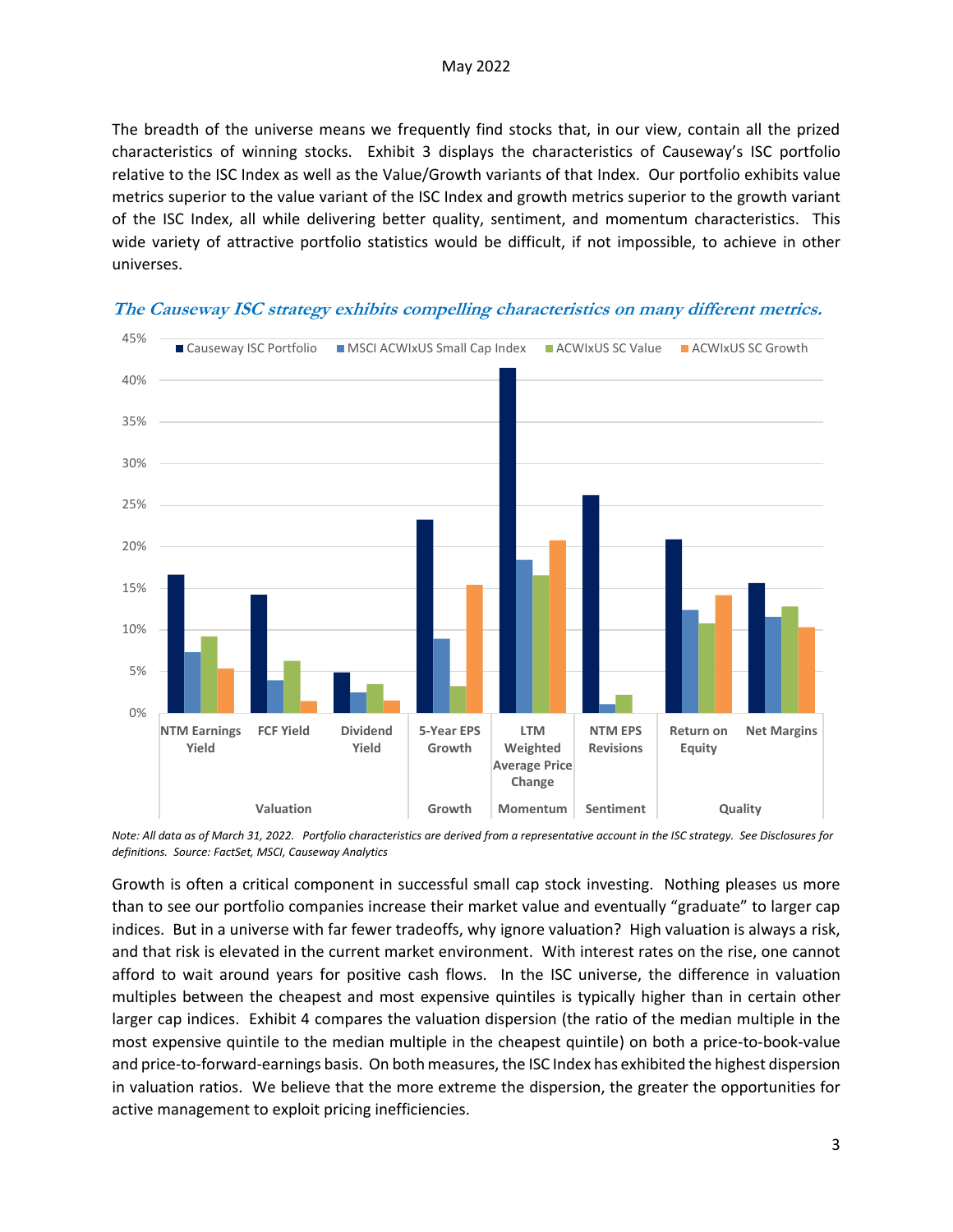#### May 2022

### **Elevated valuation dispersion may create more opportunity for value-conscious active managers in international small caps.**

*Exhibit 4. Ratio of Median Valuation Multiples in the Most Expensive Quintile of Stocks Relative to the Cheapest Quintile of Stocks in Each Index*



*Note: Ratios represent median monthly value from last 10 years ended March 31, 2022. "NTM" means next twelve months. See Disclosures for more information. Source: MSCI, Causeway Analytics*

Finding undervalued stocks has always been at the heart of every strategy at Causeway, and valuation is an important part of our ISC alpha model. The ISC universe provides opportunities to construct a valueconscious portfolio that still exhibits strong growth, quality, sentiment, and momentum characteristics. Therefore, it seems unreasonable and risky to us to focus exclusively on growth, regardless of valuation, but it seems that many international small cap managers do exactly that. Using output from Causeway's Risk Lens, a free investment analysis tool, Exhibit 5 displays our active value exposure (measured in standard deviations vs. the ISC Index) compared to that of the top five ISC mutual funds based on total assets as of March 31, 2022. Causeway's ISC representative account is the only one among our largest peers with positive value exposure relative to the ISC Index. This value exposure also makes our ISC strategy diversifying if paired with one of the other funds.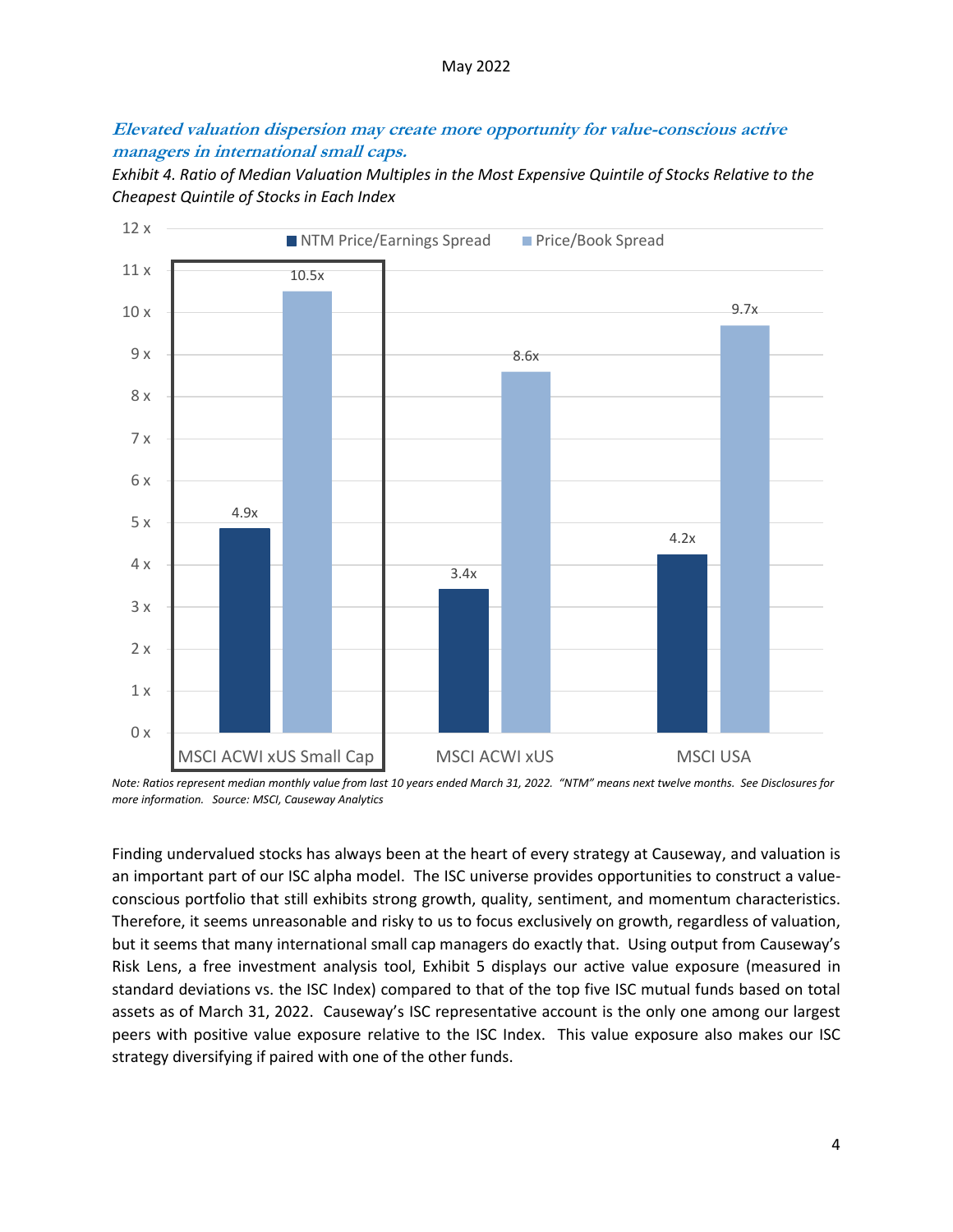#### **Positive active value exposure is rare among the largest ISC managers.**

*Exhibit 5. Value Exposures of Causeway ISC's Representative Account and Top 5 ISC Funds by Assets (Relative to the ISC Index)*



*Note: See Disclosures for more information. Portfolios B – F represent the largest five actively managed funds in the Lipper "Int Sm/Mid-Cap" category based on assets as of March 31, 2022. Risk Lens results collected on May 10, 2022 based on latest publicly available portfolio data as of March 31, 2022. Source: Causeway Risk Lens*

As discussed, Causeway's value posture is part of a balanced approach. Our Competitive Strength factors were created, in part, to help us avoid lower-quality "value traps." This Competitive Strength framework evaluates trends in a firm's margins, returns, industry structure, market share, and balance sheet strength. Inexpensive valuations are still an important attribute for investment, but we focus on those value stocks whose competitive fundamentals are strong and are more likely to rerate upward in the future. We believe these are also likely the same stocks with the pricing power to continue delivering strong results even in an inflationary or recessionary environment. Our Momentum factors also work well in the ISC universe because new information takes time to be reflected in prices, especially among small caps. We examine not just the price movements of each stock, but also the momentum of that company's competitors, partners, customers, and other stocks with industry overlap. Our Earnings Growth factors seek out stocks with improving sentiment in the form of estimate upgrades and the potential for positive future earnings surprises.

The breadth and inefficiency of the international small cap universe make it well suited to active management. We believe that our positive active value exposure, though rare among our peers, is more important than ever in the current market environment, but value is just one of many attributes we seek when selecting stocks. Our quantitative investment process for the Causeway ISC strategy seeks to blend together a diverse group of alpha signals, and we believe we can assemble a portfolio that exhibits betterthan-index characteristics on a wide variety of metrics.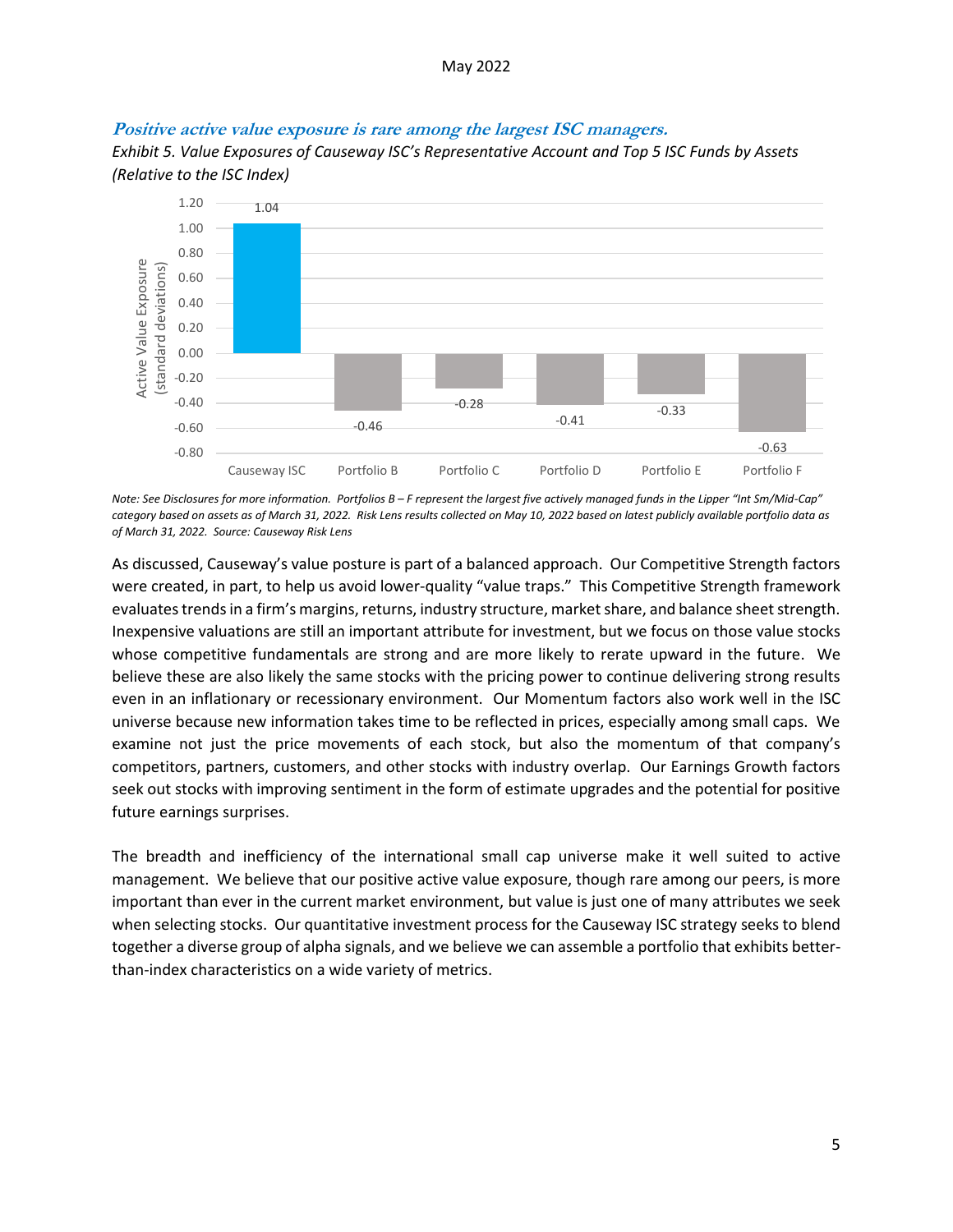#### *Disclosures*

*This paper expresses the portfolio managers' views as of May 2022 and should not be relied on as research or investment advice regarding any stock. These views and any portfolio holdings and characteristics are subject to change. There is no guarantee that any forecasts made will come to pass.*

*Investing involves risk, including possible loss of principal. In addition to the normal risks associated with equity investing, international investing may involve risk of capital loss from unfavorable fluctuations in currency values, from differences in generally accepted accounting principles, or from economic or political instability in other nations. Emerging markets involve heightened risks related to the same factors, as well as increased volatility and lower trading volume. Investments in smaller companies involve additional risks and typically exhibit higher volatility.*

*The MSCI ACWI ex USA Small Cap Index captures small cap representation across 22 of 23 developed markets (excluding the US) and 24 emerging markets. With 4,334 constituents, the index covers approximately 14% of the global equity opportunity set outside the US. The MSCI ACWI ex USA Small Cap Value Index captures small cap securities exhibiting overall value style characteristics. The value investment style characteristics for index construction are defined using three variables: book value to price, 12-month forward earnings to price and dividend yield. The MSCI ACWI ex USA Small Cap Growth Index captures small cap securities exhibiting overall growth style characteristics. The growth investment style characteristics for index construction are defined using five variables: long-term forward EPS growth rate, short-term forward EPS growth rate, current internal growth rate and long-term historical EPS growth trend and long-term historical sales per share growth trend. The MSCI ACWI ex US IMI Index captures large, mid and small cap representation across 22 of 23 Developed Markets countries (excluding the United States) and 24 Emerging Markets countries. With 6,645 constituents, the index covers approximately 99% of the global equity opportunity set outside the US. The MSCI EAFE Index is a free float-adjusted market capitalization weighted index, designed to measure developed market equity performance excluding the U.S. and Canada, consisting of 21 stock markets in Europe, Australasia, and the Far East. The MSCI World Index captures large and mid cap representation across 23 Developed Markets countries. The MSCI World ex USA Index captures large and mid cap representation across 22 of 23 Developed Markets countries excluding the United States. With 913 constituents, the index covers approximately 85% of the free float-adjusted market capitalization in each country. The MSCI ACWI ex USA Index captures large and mid cap representation across 22 of 23 Developed Markets countries (excluding the US) and 24 Emerging Markets countries. With 1,856 constituents, the index covers approximately 85% of the global equity opportunity set outside the US. The MSCI Emerging Markets Index is a free float-adjusted market capitalization index, designed to measure equity market performance of emerging markets, consisting of 24 emerging country indices. The MSCI USA Index is a free float-adjusted market capitalization weighted index, designed to measure large- and mid-cap US equity market performance. The MSCI USA Index is member of the MSCI Global Equity Indices and represents the US equity portion of the global benchmark MSCI ACWI Index. The Indices are gross of withholding taxes, assume reinvestment of dividends and capital gains, and assume no management, custody, transaction or other expenses. It is not possible to invest directly in these indices.* 

*The MSCI ACWI ex USA Small Cap Index was launched on June 1, 2007. The MSCI ACWI ex USA Index and MSCI Emerging Markets Index were launched on January 1, 2001. Data prior to the respective launch dates were backfilled by MSCI.*

*The Causeway international small cap strategy uses quantitative factors that can be grouped into six categories: valuation, earnings growth, technical indicators, competitive strength, macroeconomic, and country. The relative return attributed to a factor is the difference between the equally-weighted average return of the highest ranked quintile of companies in the strategy's universe based on that factor and that of the lowest ranked quintile of companies. "Alpha" is a measurement of performance return in excess of a benchmark index.*

*NTM earnings yield is analysts' estimated earnings per share for the next twelve months divided by the current market price per share. FCF yield is free cash flow per share divided by the current share price. Dividend yield is dividends paid divided by share price. LTM weighted average momentum is the portfolio-weighted average share price change over last twelve months. NTM EPS revisions is analysts' estimated next twelve months earnings per share revisions. 5-year EPS growth is the slope of a linear regression using the last 5 years of reported EPS. Return on equity is net income divided by shareholders' equity, and is calculated as a weighted average, winsorized using maximum Return on Equity figures at 3 standard deviations from the mean (winsorization is a statistical technique intended to remove the impact of outliers). Net margins are net profits divided by total revenue X 100. NTM price/earnings spread is analysts' estimated price per share divided by earnings per share for the next twelve months. Price/book spread is current price per share divided by book value per share. Characteristics are weighted averages of companies in the ISC representative account and indices.*

*Causeway Risk Lens is a free investment analysis tool that shows active style, sector, and geographic exposures for stock funds. It shows top risk exposures, top stock weights, and forecast risk measures, calculates Causeway Fiduciary ESG Scores, and predicts fund return correlations. See analytics.causewaycap.com for analysis covering over 9,000 U.S.-registered stock mutual funds and ETFs and over 38 benchmarks and ETFs across all major geographies.*

*Causeway Risk Lens is For Investment Professional Use Only.*

*Causeway Risk Lens is for illustration only. It is not intended to be relied on for investment advice. The risk comparisons are calculated by Causeway's model as of the reference date and are subject to change. Results may vary with each use and over time. There is no guarantee that any forecasts made will come to pass. Important disclosures accompany Causeway Risk Lens*